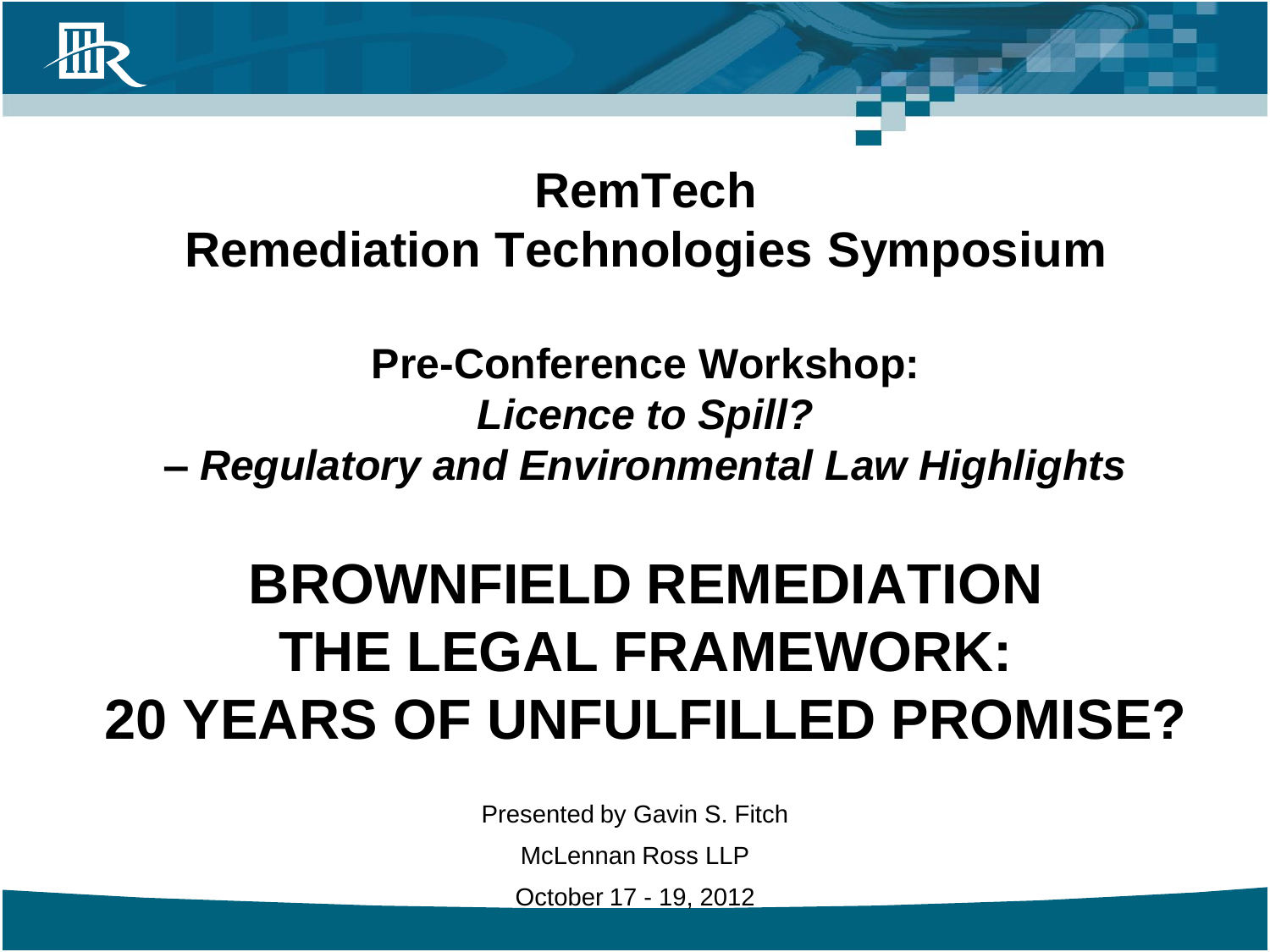

#### **1993 –** *Environmental Protection and Enhancement Act*

- Part 5: Release of substances
- Division 1: Release of substances
- Division 2: Contaminated Sites
- Application of Part 5 by Alberta Environment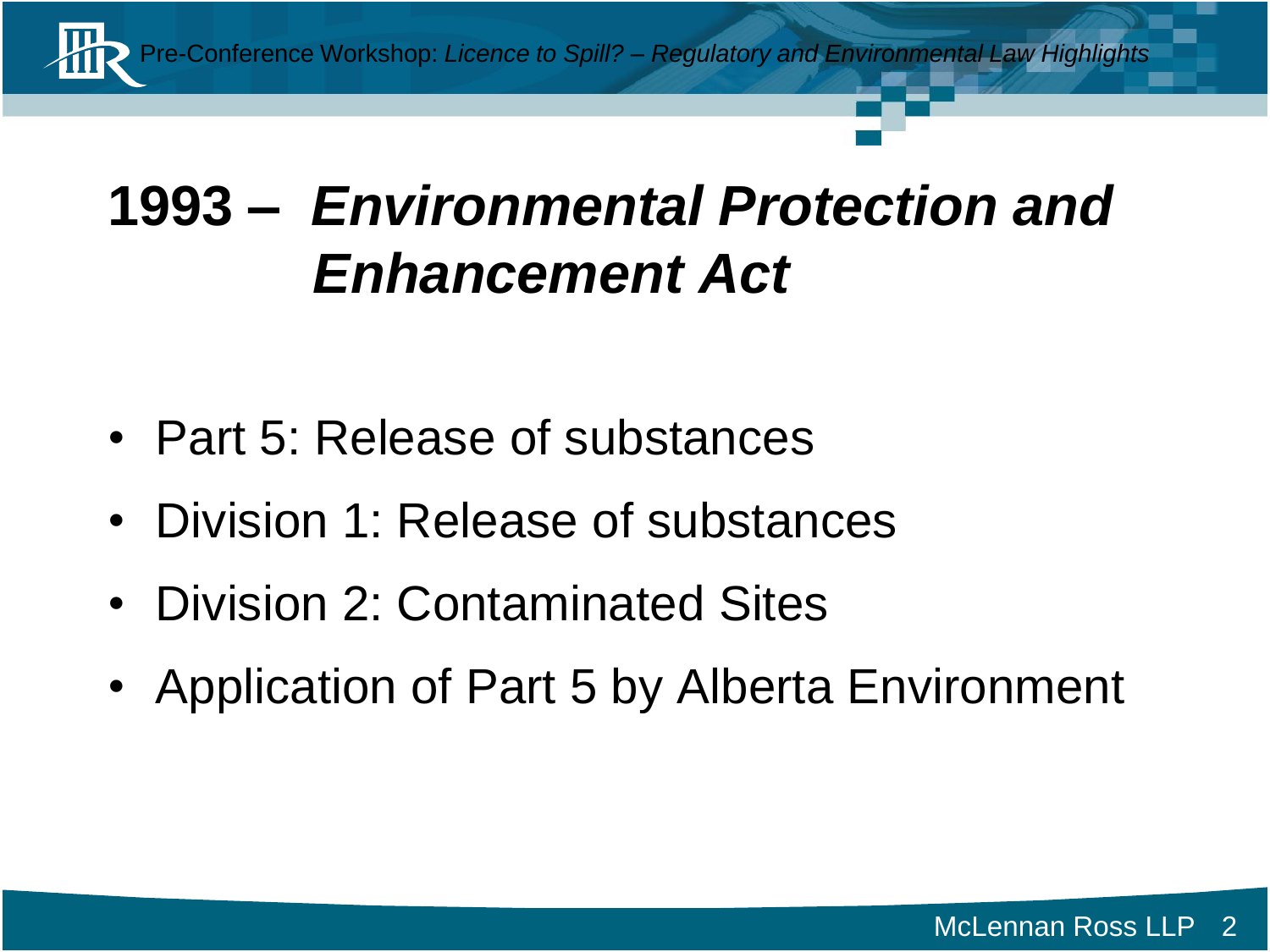## **2001: Lynnview Ridge case**

- historic contamination case
- former oil refinery redeveloped to residential subdivision
- issuance of Environmental Protection Order under Division 1 of Part 5 of EPEA
- appeal to Environmental Appeal Board
- further appeal to Courts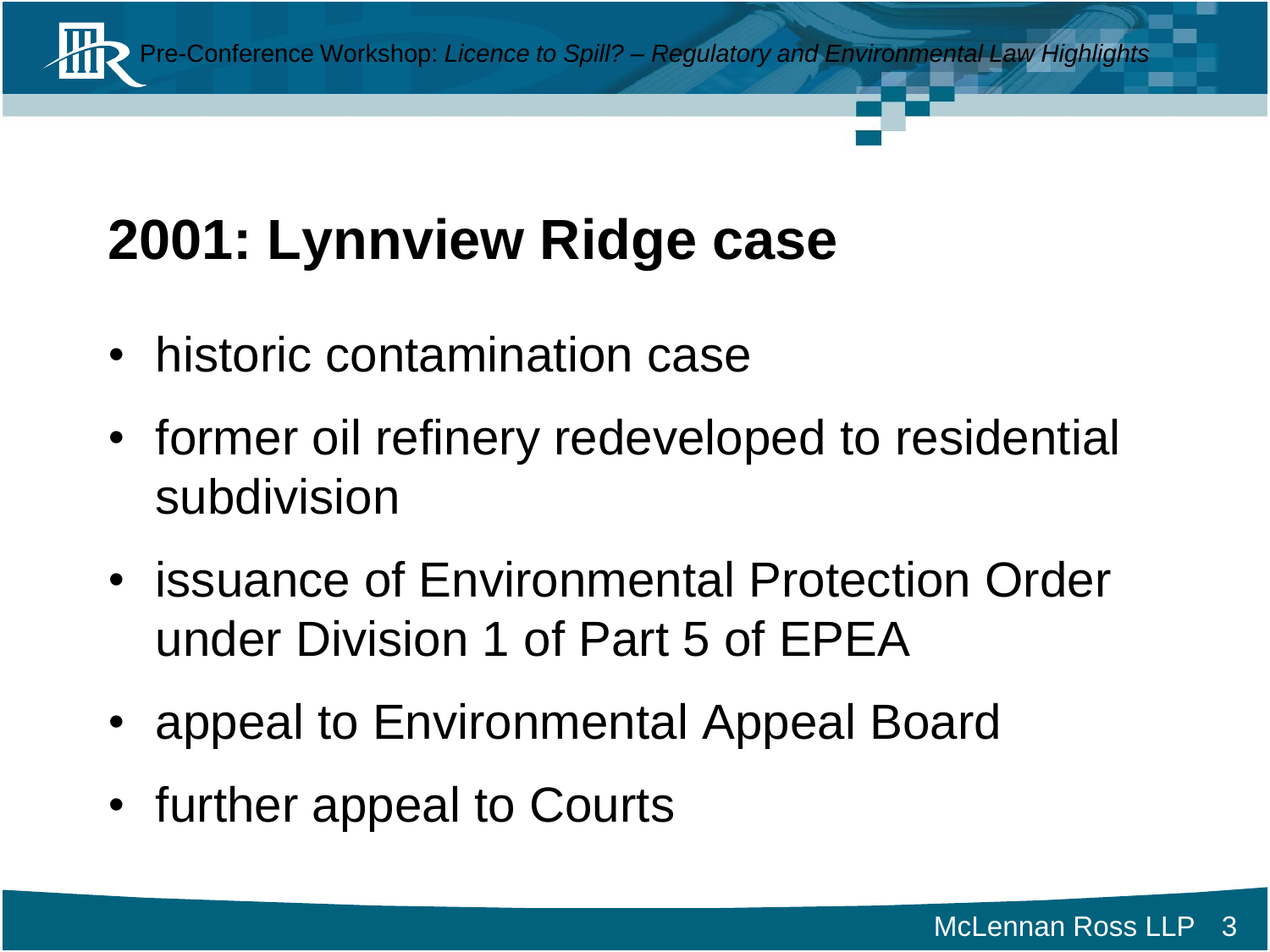#### **2003: Contaminated Sites Stakeholder Advisory Committee**

- multi-stakeholder committee
- mandate to provide recommendations on legislative reform to improve likelihood that contaminated sites will be returned to productive use
- final report to Minister in 2005
- recommendations re: allocation of liability and liability closure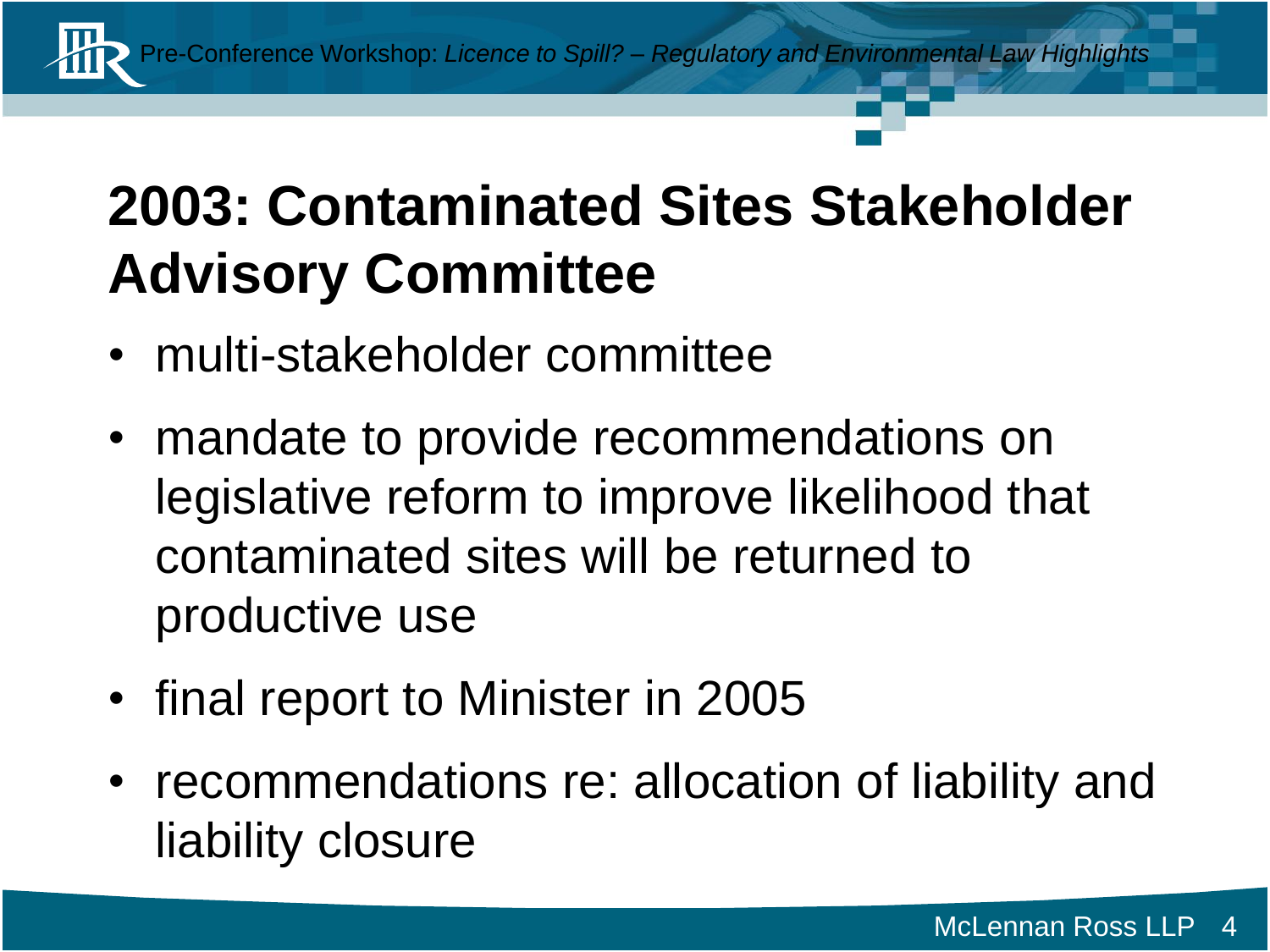### **2006: Amendments to EPEA**

- response to CSSAC report
- expansion of concept of "remediation certificates"
- clarified statutory obligations re: substance releases that occurred pre-EPEA
- extended liability protection for municipalities re: contaminated sites acquired by dedication or gift under Part 17 of *Municipal Government Act*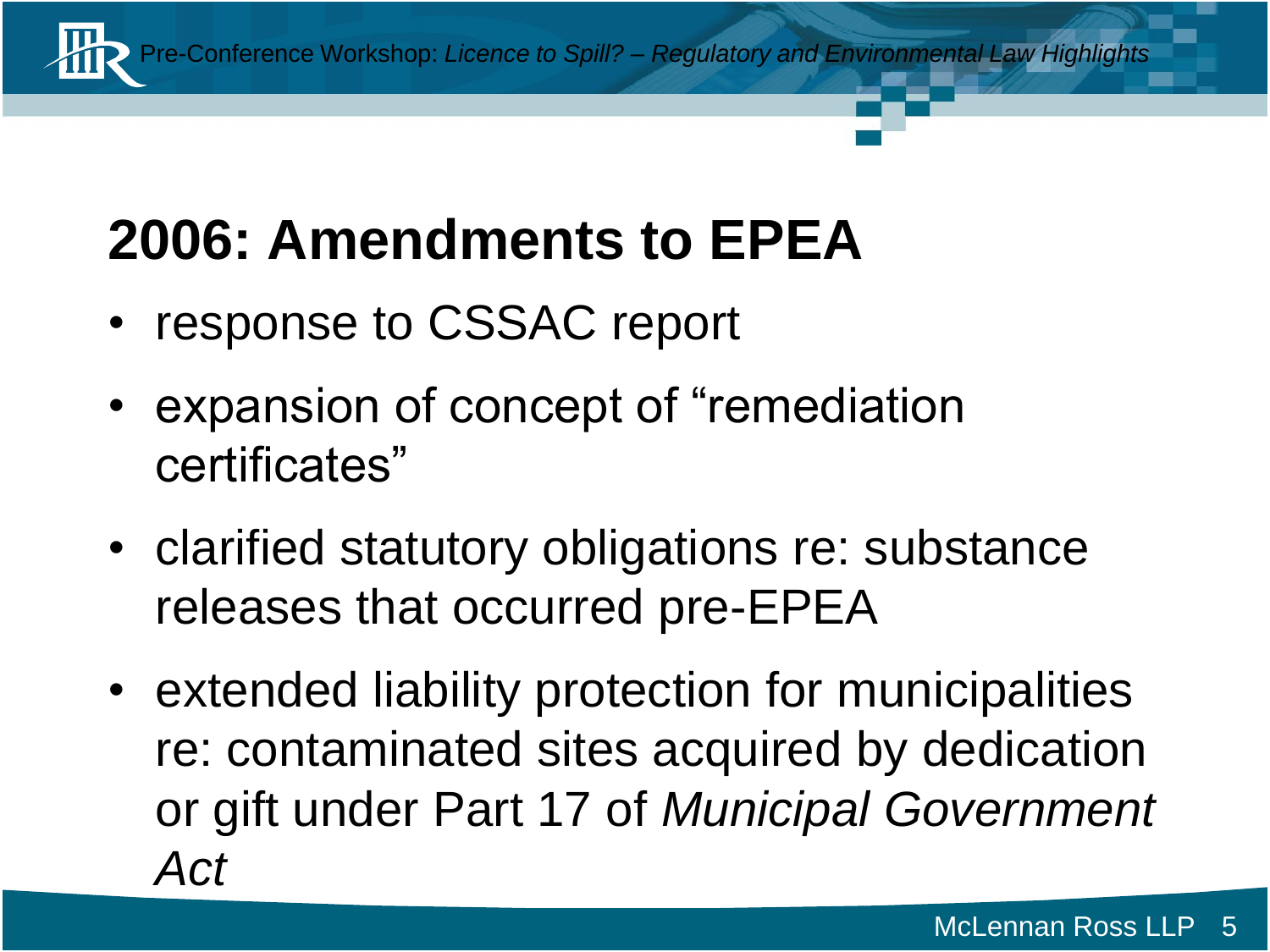#### **2008: Record of Site Condition Form**

- must accompany every Phase 2 ESA
- designed to make it easier to track environmental characteristics of contaminated or potentially contaminated sites
- form updated in 2009
- professional sign-off required for reports submitted in support of RSCF (PSTs, "approved facilities" and upstream oil and gas sites)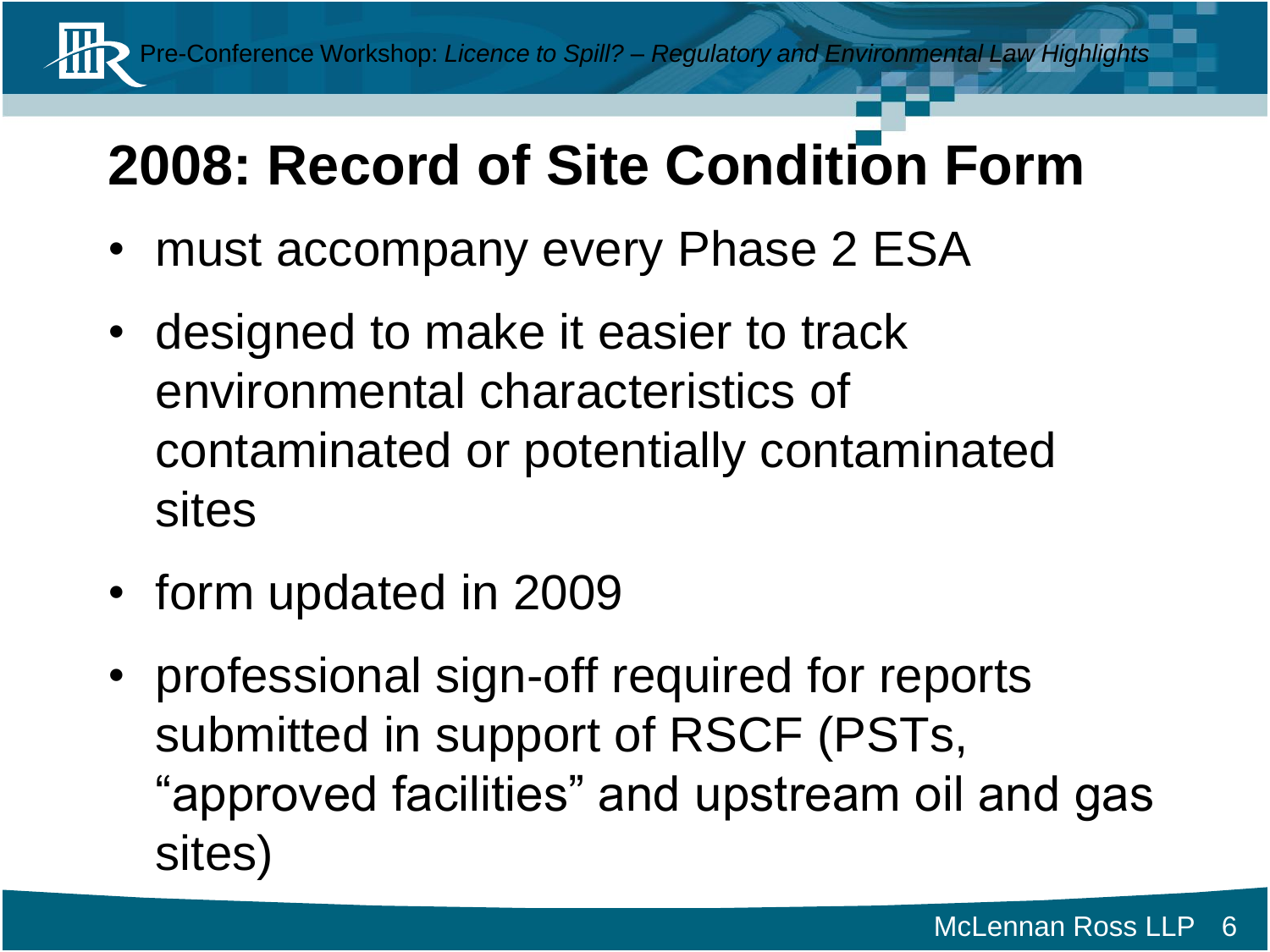

#### **2009:** *Remediation Certificate Regulation*

- intended to mitigate risk associated with brownfield redevelopment
- by providing greater certainty with respect to regulatory liability
- application for RC voluntary
- issuance of RC certifies property has been remediated to applicable standard and no further regulatory liability unless new contamination with adverse effect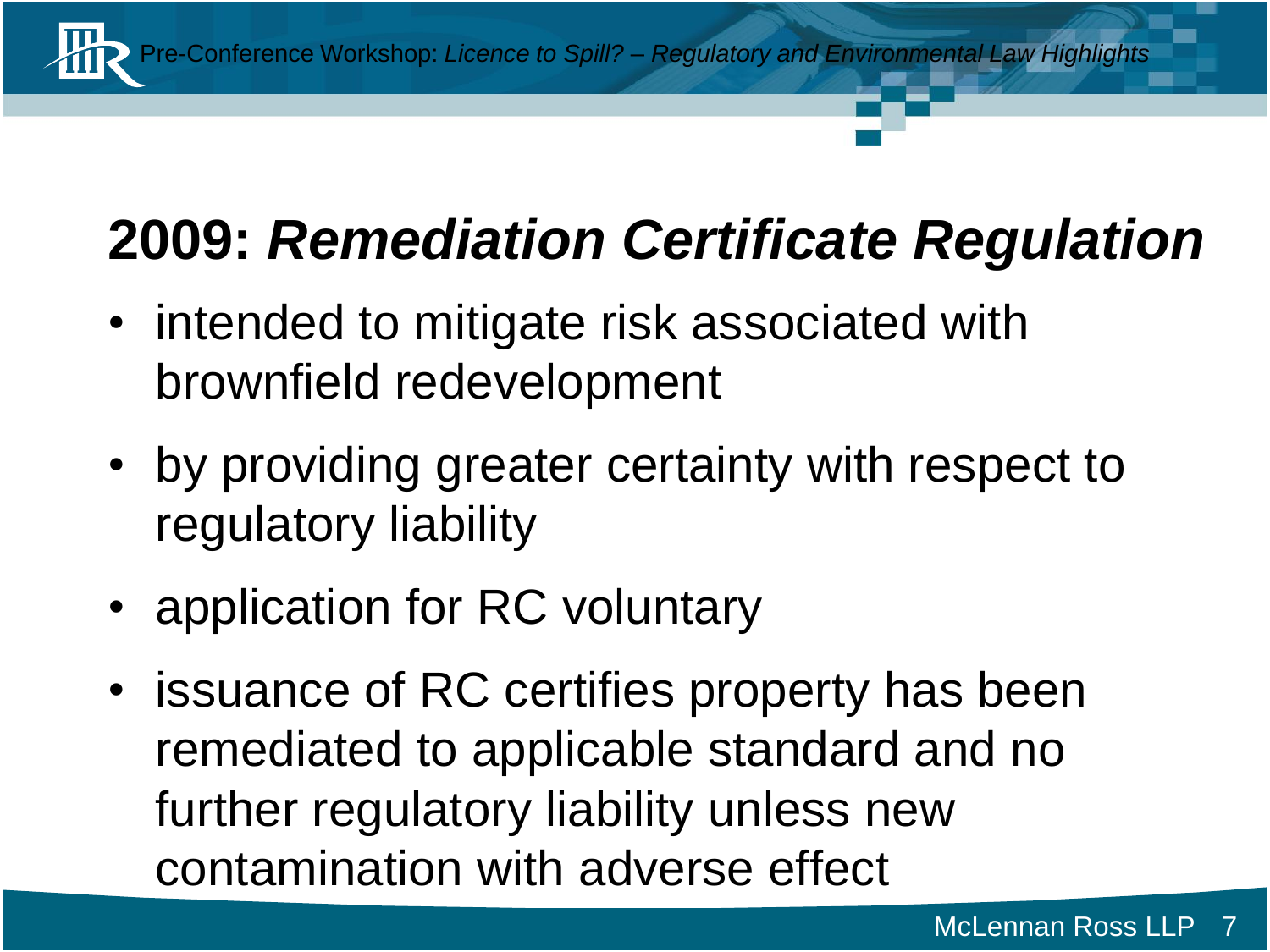

#### **2011: Remediation Certificate Guide**

- Guide to Remediation Certificates for PSTs (originally published June 2009)
- Guide to Remediation Certificates for Upstream Oil and Gas site (January 2011)
- guides for use of RC Regulation and contaminated sites management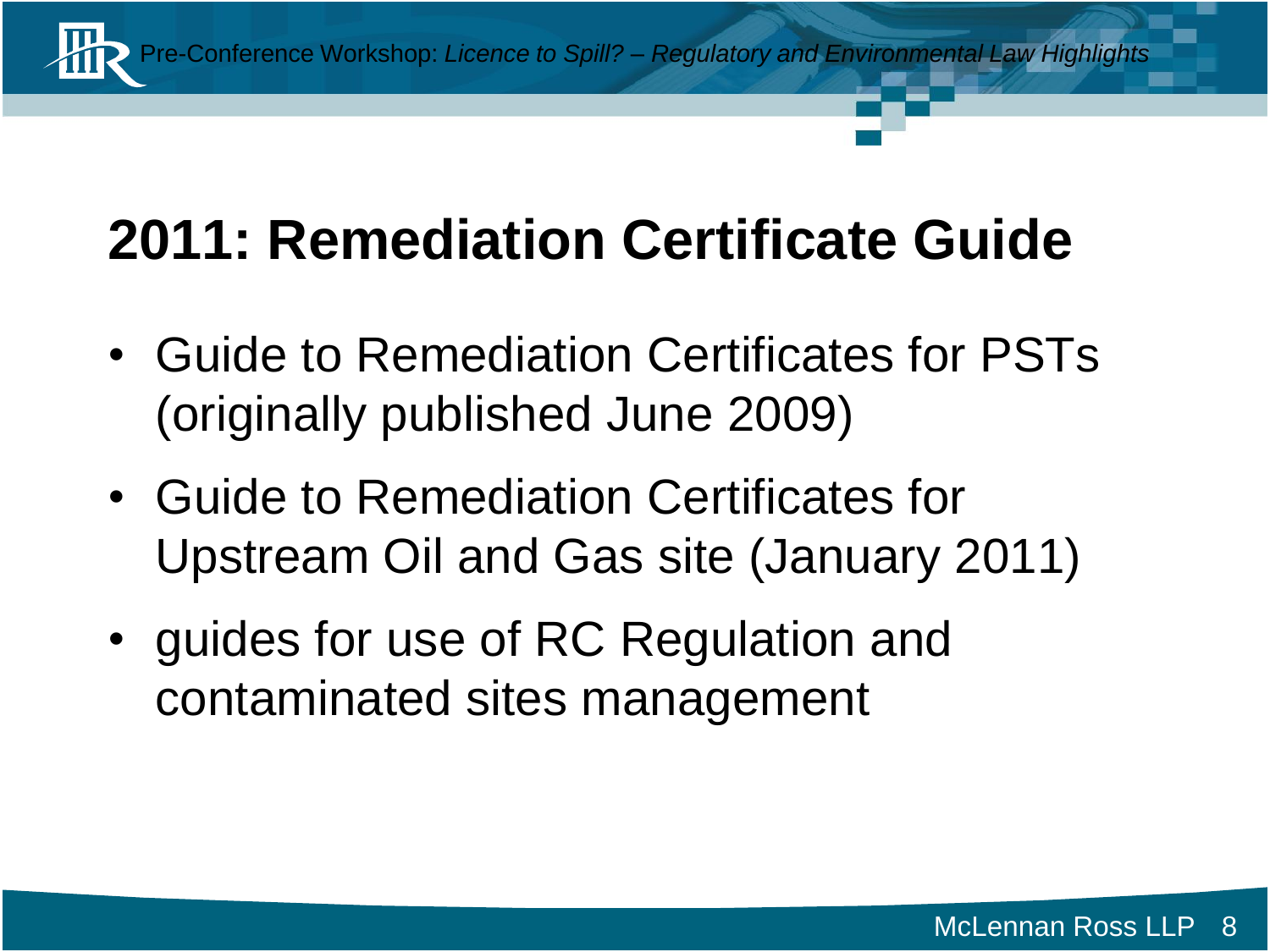

#### **Current**

- many calls for legislative action to specifically address brownfield remediation and redevelopment
- done in Ontario, Québec, B.C.
- legislative reforms actually undertaken very modest (2006 amendments to *EPEA*; *Remediation Certificates Regulation*)
- led to municipalities undertaking own programs to encourage brownfield remediation and redevelopment